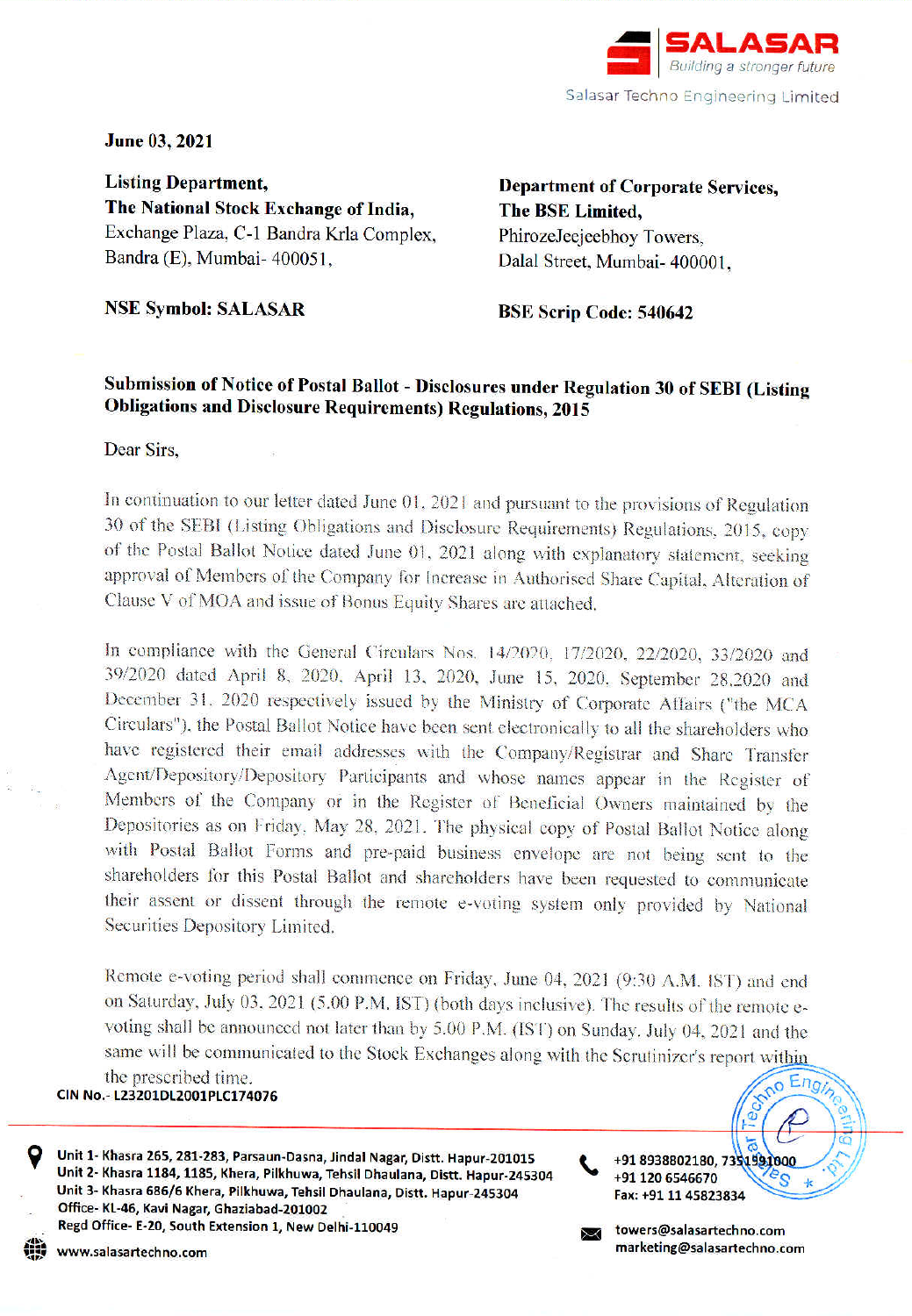

The said notice of Postal Ballot is also available on the website of the Company i.e. www.salasartechno.com.

You are requested to take the same on record

**Thanking You.** 

Yours faithfully, For Salasar Techno Engineering limited,

Plulk  $x + 99^\circ$ 

**Rahul Rastogi Company Secretary ACS No. 30320** 



## CIN No.- L23201DL2001PLC174076

Unit 1- Khasra 265, 281-283, Parsaun-Dasna, Jindal Nagar, Distt. Hapur-201015 Unit 2- Khasra 1184, 1185, Khera, Pilkhuwa, Tehsil Dhaulana, Distt. Hapur-245304 Unit 3- Khasra 686/6 Khera, Pilkhuwa, Tehsil Dhaulana, Distt. Hapur-245304 Office- KL-46, Kavi Nagar, Ghaziabad-201002 Regd Office- E-20, South Extension 1, New Delhi-110049

www.salasartechno.com

Q

拼换

+91 120 6546670 Fax: +91 11 45823834  $\overline{\phantom{1}}$ 

+91 8938802180, 7351991000

towers@salasartechno.com marketing@salasartechno.com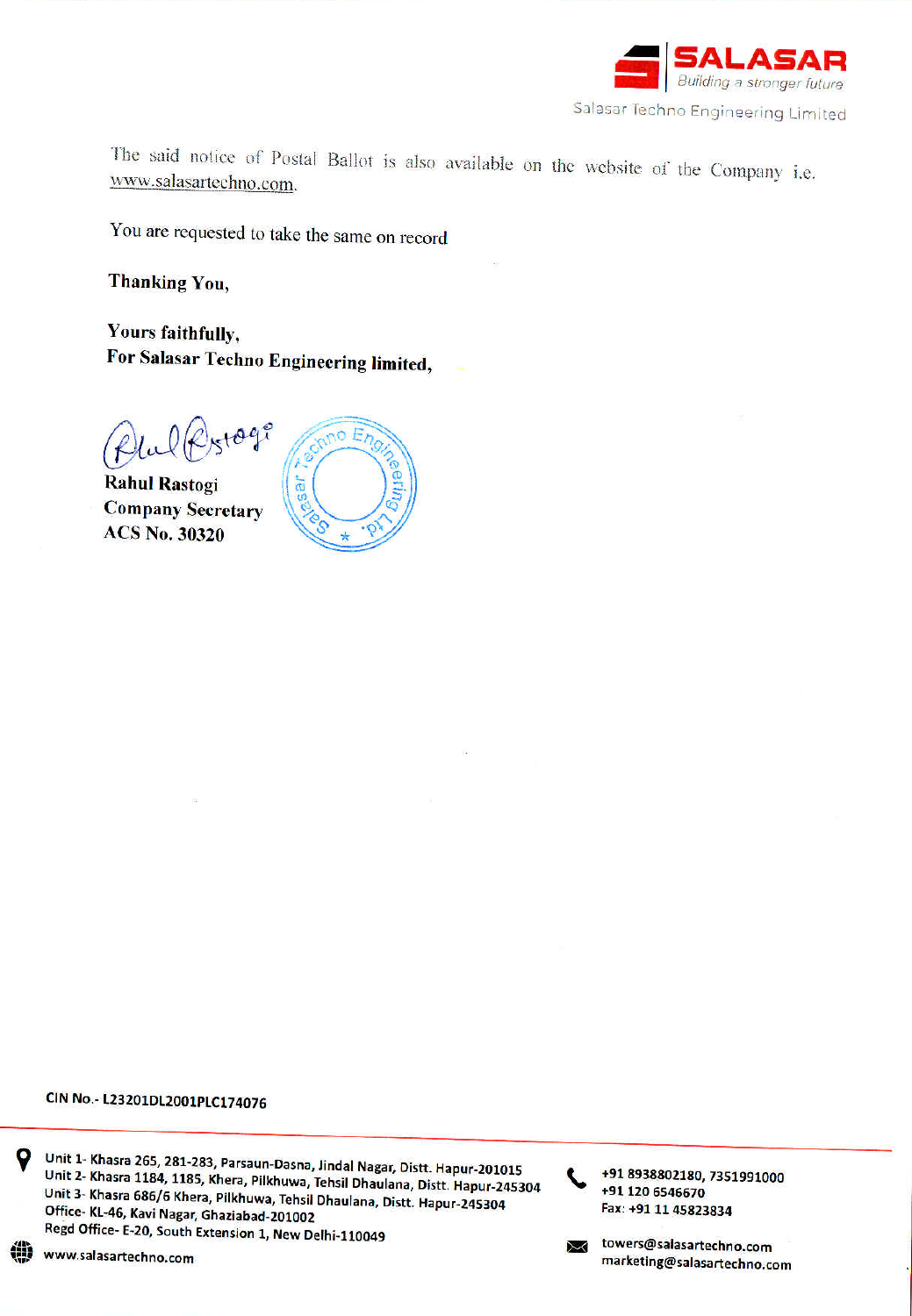

# **SALASAR TECHNO ENGINEERING LIMITED (CIN: L23201DL2001PLC174076) Regd. Off.: E-20, South Extension I, New Delhi-110049, India**

## **NOTICE OF POSTAL BALLOT (Pursuant to Section 108 & 110 of the Companies Act, 2013 read with Rule 20 & 22 of the Companies (Management and Administration) Rules, 2014)**

Dear Member(s),

Notice is hereby given that the resolutions set out below are proposed to be passed by the Members of Salasar Techno Engineering Limited ("the Company") by means of Postal Ballot through remote e-voting only pursuant to the provisions of Sections 108 and 110 and all other applicable provisions of the Companies Act, 2013 ("the Act") read with Rules 20 and 22 of the Companies (Management and Administration) Rules, 2014 ("the Rules") (including any statutory modification(s) or re-enactment(s) thereof, for the time being in force) and in accordance with the guidelines prescribed by the Ministry of Corporate Affairs for inter-alia conducting postal ballot through e-voting vide General Circulars Nos. 14/2020, 17/2020, 22/2020, 33/2020 and 39/2020 dated April 8, 2020, April 13, 2020, June 15, 2020, September 28, 2020 and December 31, 2020 respectively ("MCA Circulars"), Regulation 44 of the SEBI (Listing Obligations and Disclosure Requirements) Regulations, 2015 ("SEBI LODR Regulations"), Secretarial Standard - 2 issued by the Institute of Company Secretaries of India and other applicable laws and regulations, if any.

The explanatory statement pursuant to Section 102(1) of the Act setting out all material facts relating to the resolutions mentioned in this Postal Ballot Notice are attached.

In view of the current circumstances prevailing due to COVID-19 pandemic and in furtherance to the MCA Circulars, and pursuant to Section 110 of the Act and the Rules made thereunder, the Company will send Postal Ballot Notice only by email to all its shareholders who have registered their email addresses with the Company/ Registrar and Share Transfer Agent ("RTA") or Depository/ Depository Participants and the communication of assent/ dissent of the Members will only take place through the remote e-voting system. This Postal Ballot process is accordingly being initiated in compliance with the abovementioned MCA Circulars.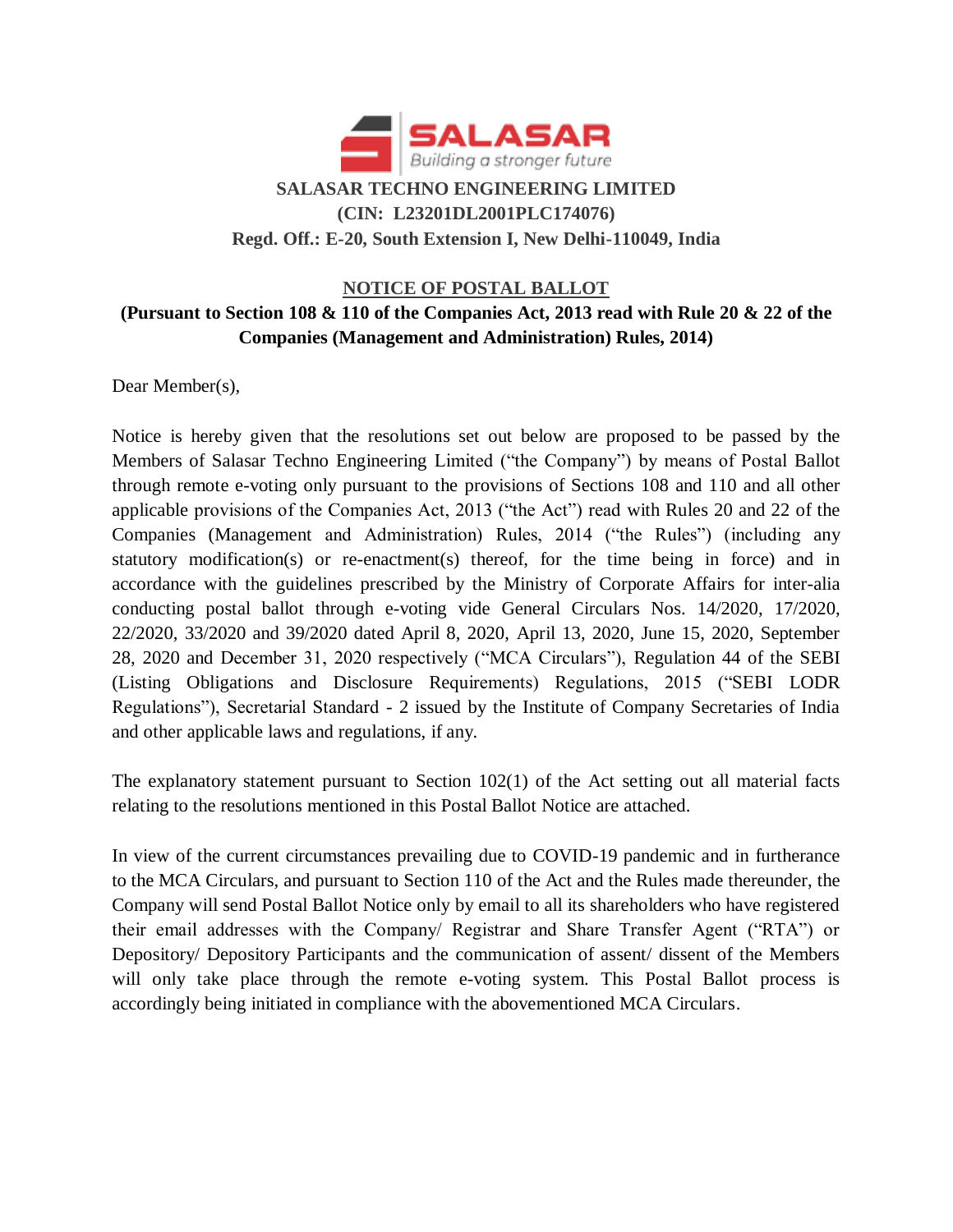**In compliance with the requirements of the MCA Circulars, physical copy of Postal Ballot Notice along with Postal Ballot Forms and pre-paid business envelope will not be sent to the shareholders for this Postal Ballot and shareholders are required to communicate their assent or dissent through the remote e-voting system only.**

The Board of Directors of the Company at its meeting held on Tuesday,  $01<sup>st</sup>$  June 2021 has appointed M/s Deepika Madhwal & Associates (ACS No. 31234, C.P. No. 14808), Practicing Company Secretaries, New Delhi, as Scrutinizer for conducting the Postal Ballot through remote e-voting process in a fair and transparent manner and he has communicated his willingness to be appointed and will be available for the said purpose.

In compliance with the provisions of Sections 108 and 110 of the Act read with Rule 20 and Rule 22 of the Companies (Management and Administration) Rules, 2014 and Regulation 44 of SEBI LODR Regulations and the MCA Circulars, the Company has provided remote electronic voting ("remote e-voting") facility only for this postal ballot process. The Company has engaged the services of Central Depository Services (India) Limited ('CDSL') to provide remote e-voting facility to the Members of the Company. Please refer the instructions for remote e-voting given after the proposed resolution for the process and manner in which remote e-voting is to be carried out.

Remote e-voting period shall commence on Friday, June 04, 2021 (9:30 A.M. IST) and end on Saturday, July 03, 2021 (5.00 P.M. IST) (both days inclusive). Members are requested to carefully read the instructions while expressing their assent or dissent and cast vote via remote evoting by not later than the close of working hours at 5.00 P.M. (IST) on Saturday, July 03, 2021.

Upon completion of remote e-voting, the Scrutinizer will submit his report to the Chairman of the Company or any other person authorized by him in writing, who shall countersign the same. The Results of postal ballot will be announced not later than by 5.00 P.M. (IST) on Sunday, July 04, 2021 at the Corporate Office of the Company. The said result along with the Scrutinizer's report would be displayed at the Registered and Corporate Office of the Company, communicated to National Stock Exchange of India Limited and BSE Limited where the shares of the Company are presently listed. Additionally, the Results will also be uploaded on the Company's website viz. [www.salasartechno.com](http://www.salasartechno.com/) and on website of CDSL viz. [https://www.evotingindia.com.](https://www.evotingindia.com/)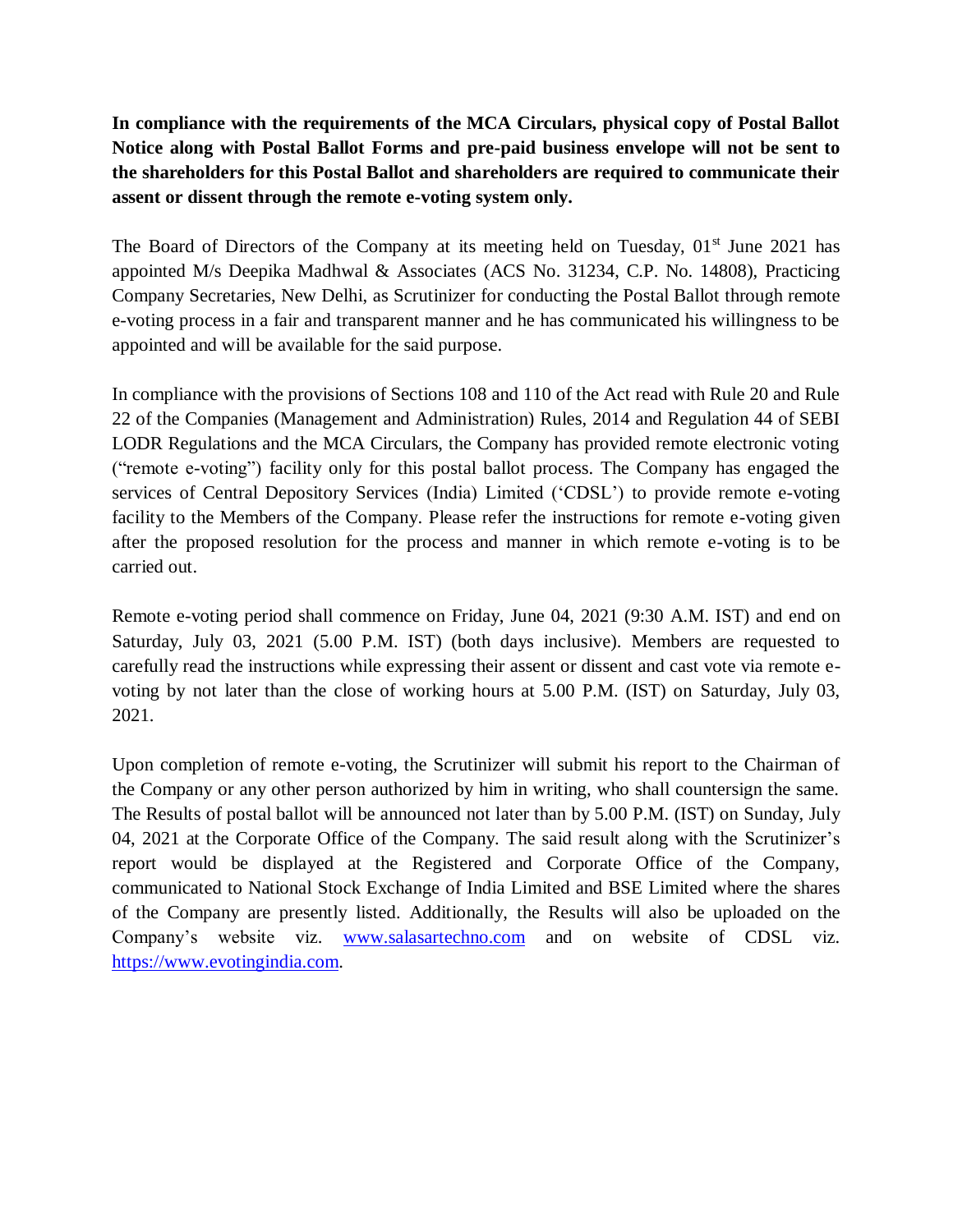### **SPECIAL BUSINESSES:**

## **Following Special Businesses are proposed to be conducted through Postal Ballot:**

## **ITEM NO 1 – TO INCREASE THE AUTHORIZED SHARE CAPITAL OF THE COMPANY AND AMEND THE CAPITAL CLAUSE IN THE MEMORANDUM OF ASSOCIATION**

## **To consider and, if thought fit, to pass with or without modification(s), the following Resolution as an Special Resolution:**

**"RESOLVED THAT**, pursuant to the provisions of Article 3 Articles of Association of the Company and Section 61 and other applicable provisions of the Companies Act, 2013 (including any re-enactment(s) and modification(s) made there under, if any, for the time being in force) and other provisions of Memorandum and Articles of Association of the Company, SEBI (Listing Obligations & Disclosure Requirements) Regulation, 2015 and the Equity Listing Agreement entered into with the Stock Exchange(s) by the Company subject to such other approvals, consent, permissions and sanction if any, as may be required from the Government of India, concerned Stock Exchanges or any other Authority under any other Law for the time being in force, the authorized share capital of the Company be and is hereby increased from Rs. 20,50,00,000/- (Rupees Twenty crores Fifty Lakhs only) divided into 2,05,00,000 (Two Crores Five Lakhs only) equity shares of Rs. 10/- each to Rs. 31,50,00,000/- (Rupees Thirty One Crores Fifty Lakhs only) divided into 3,15,00,000 (Three Crores Fifteen Lakhs) equity shares of Rs. 10/ each.

**"RESOLVED FURTHET** THAT pursuant to provisions of Section 13, 61 and 64 and any other applicable provisions, if any, of the Companies Act, 2013 (including any statutory modification or re-enactment thereof for the time being in force) and rules framed thereunder; the consent of the members of the Company be and is hereby accorded, for substituting Clause V of the Memorandum of Association of the Company with the following clause:

**V. The Authorised Share Capital of the Company is Rs. 31,50,00,000/- (Rupees Thirty One Crores Fifty Lakhs only) divided into 3,15,00,000 (Three Crores Fifteen Lakhs) equity shares of Rs. 10/- each."**

**RESOLVED FURTHER THAT** for the purpose of giving effect to this resolution, the Board of Directors/Committee(s) of the Board be and is hereby authorised to perform and execute all such acts, matters, deeds and things as it may consider necessary, expedient, usual or proper to give effect to this resolution, including but not limited to filing of necessary forms/E-forms with the Registrar of Companies and to comply with all other requirements in this regard under any other Regulations/Rules for the time being in force and for any matters connected herewith or incidental hereto."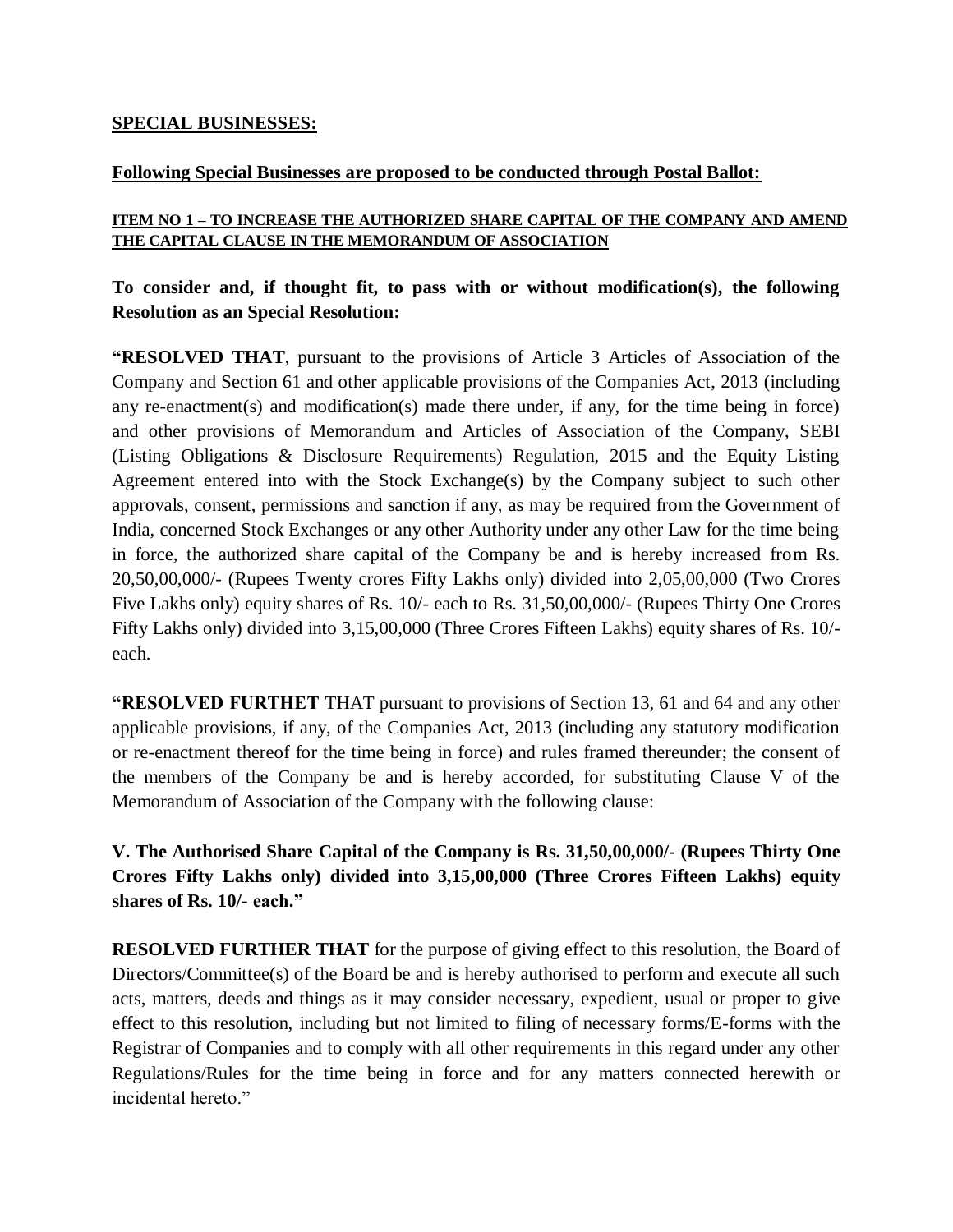#### **ITEM NO 2 – ISSUE OF BONUS SHARES:**

#### **To consider and if thought fit, to pass the following resolution as an Ordinary Resolution:**

"**RESOLVED THAT** in accordance with the provisions of Section 63 and all other applicable provisions of the Companies Act, 2013 read with the Companies (Share Capital and Debentures) Rules, 2014, the Securities and Exchange Board of India ("SEBI") (Issue of Capital and Disclosure Requirements) Regulations, 2018 ("the ICDR Regulations"), the SEBI (Listing Obligations and Disclosure Requirements) Regulations, 2015 ("SEBI LODR Regulations") (including any statutory modification(s) or re-enactment(s) thereof, for the time being in force) and other applicable regulations, rules and guidelines issued by SEBI and the Reserve Bank of India ("RBI") from time to time, the enabling provisions of the Articles of Association of the Company and subject to such approvals, consents, permissions, conditions and sanctions as may be necessary from appropriate authorities and subject to such terms and modifications, if any, as may be specified while according such approvals and subject to acceptance of such conditions or modifications by the Board of Directors of the Company, consent of the Members be and is hereby accorded to the Board of Directors of the Company ('the Board', which term shall include any Committee authorized by the Board to exercise its powers including powers conferred on the Board by this resolution) for capitalization of a sum not exceeding Rs. 14,28,52,640/- (Rupees Fourteen Crore Twenty Eight Lakh Fifty Two Thousand Six Hundred Forty only) from and out of the securities premium account for the purpose of issue of bonus equity shares of Rs. 10/- (Rupees Ten) each, credited as fully paid to the eligible members of the Company holding equity shares of Rs. 10/- (Rupees Ten) each of the Company whose names appear in the Register of Members on a 'Record Date' to be determined by the Board for this purpose, in the proportion of 1 (One) new fully paid up equity share of Rs. 10/- (Rupees Ten) each for every 1 (One) existing fully paid-up equity shares of Rs. 10/- (Rupees Ten) each held by them and that the new bonus equity shares so issued and allotted shall, for all purposes, be treated as an increase in the paid-up capital of the Company held by each such Member.

**RESOLVED FURTHER THAT** the bonus equity shares so allotted shall rank pari-passu in all respects with the fully paid-up equity shares of the Company as existing on the Record Date.

**RESOLVED FURTHER THAT** the allotment of new Equity shares to the extent that they relate to non-resident members of the Company, shall be subject to the approval, if any, of the Reserve Bank of India under the Foreign Exchange Management Act, 1999, as may be necessary or applicable.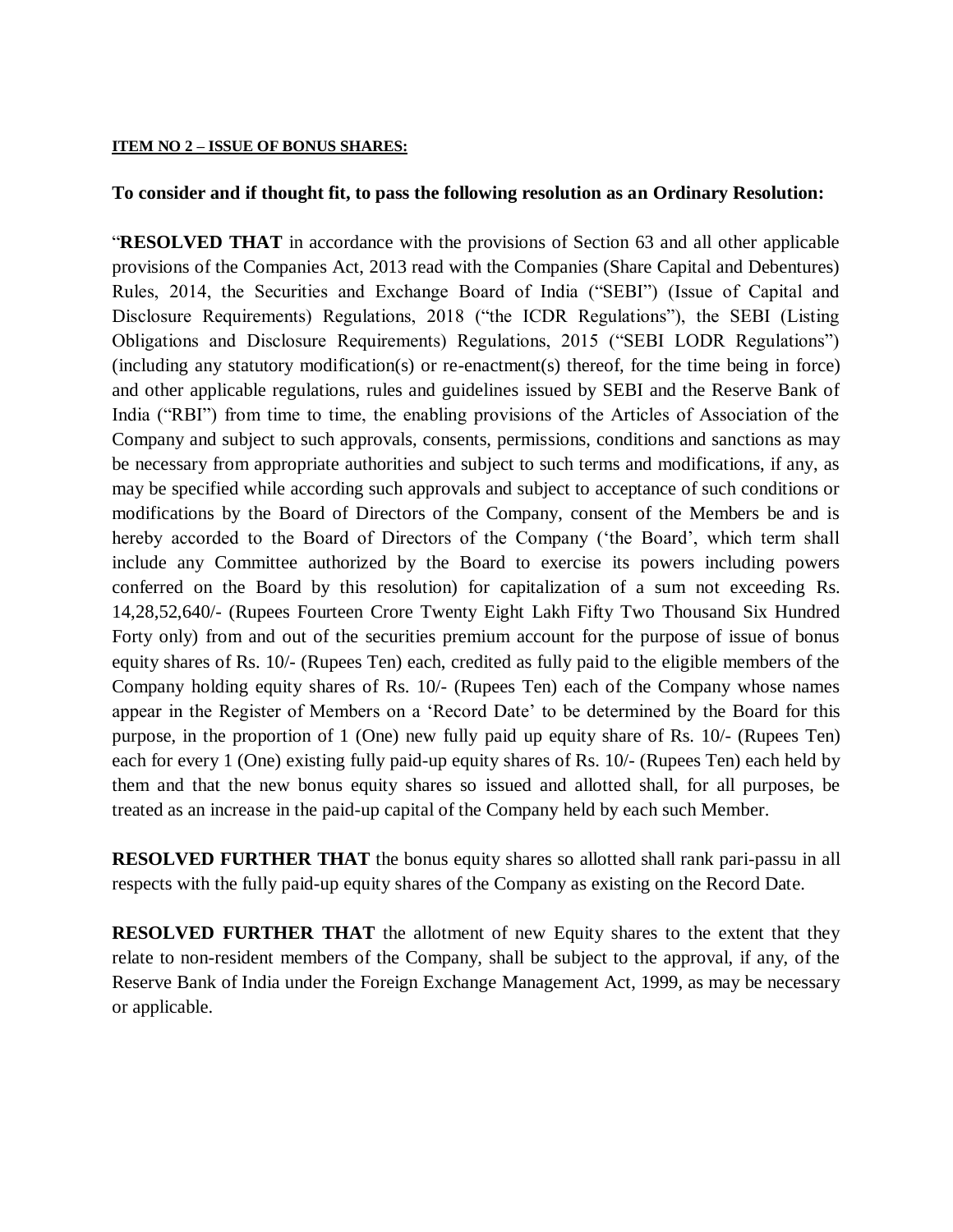**RESOLVED FURTHER THAT** in case of members who hold shares in dematerialisation form, the equity shares shall be credited to the respective beneficiary accounts of the members with their respective Depository Participant(s) and incase of the members who hold equity shares in physical form, the share certificate(s) in respect of the equity shares shall be dispatched, within such times as prescribed under the law and by the relevant authorities.

**RESOLVED FURTHER THAT** Board of Directors be and is hereby authorised to take necessary steps for listing of the Equity Shares so allotted at the Stock Exchanges where the securities of the Company is listed as per the SEBI (Listing Obligations and Disclosure Requirements) Regulations, 2015, and other applicable Laws, Rules and Regulations.

**RESOLVED FURTHER THAT** Board of Directors be and is hereby authorized to do all such acts, deeds, matters and things whatsoever, including settling any questions, doubts or difficulties that may arise with regard to or in relation to the issue or allotment of the bonus shares and to accept on behalf of the Company, any conditions, modifications, alterations, changes, variations in this regard as prescribed by the statutory authority(ies) and which the Board in its discretion thinks fit and proper.

**RESOLVED FURTHER THAT** the Board of Directors be and is hereby further authorized to delegate all or any of the powers conferred by this resolution on it, to any committee or subcommittee of Directors or any other Director(s), Company Secretary or any other Officer(s) of the Company to give effect to the foregoing resolutions, with the power to such committee/ subcommittee of the Board to further delegate all or any of its powers/ duties to any of its members."

> **By Order of the Board For Salasar Techno Engineering Limited**

**Date: 01.06.2021 Rahul Rastogi Place: New Delhi** Company Secretary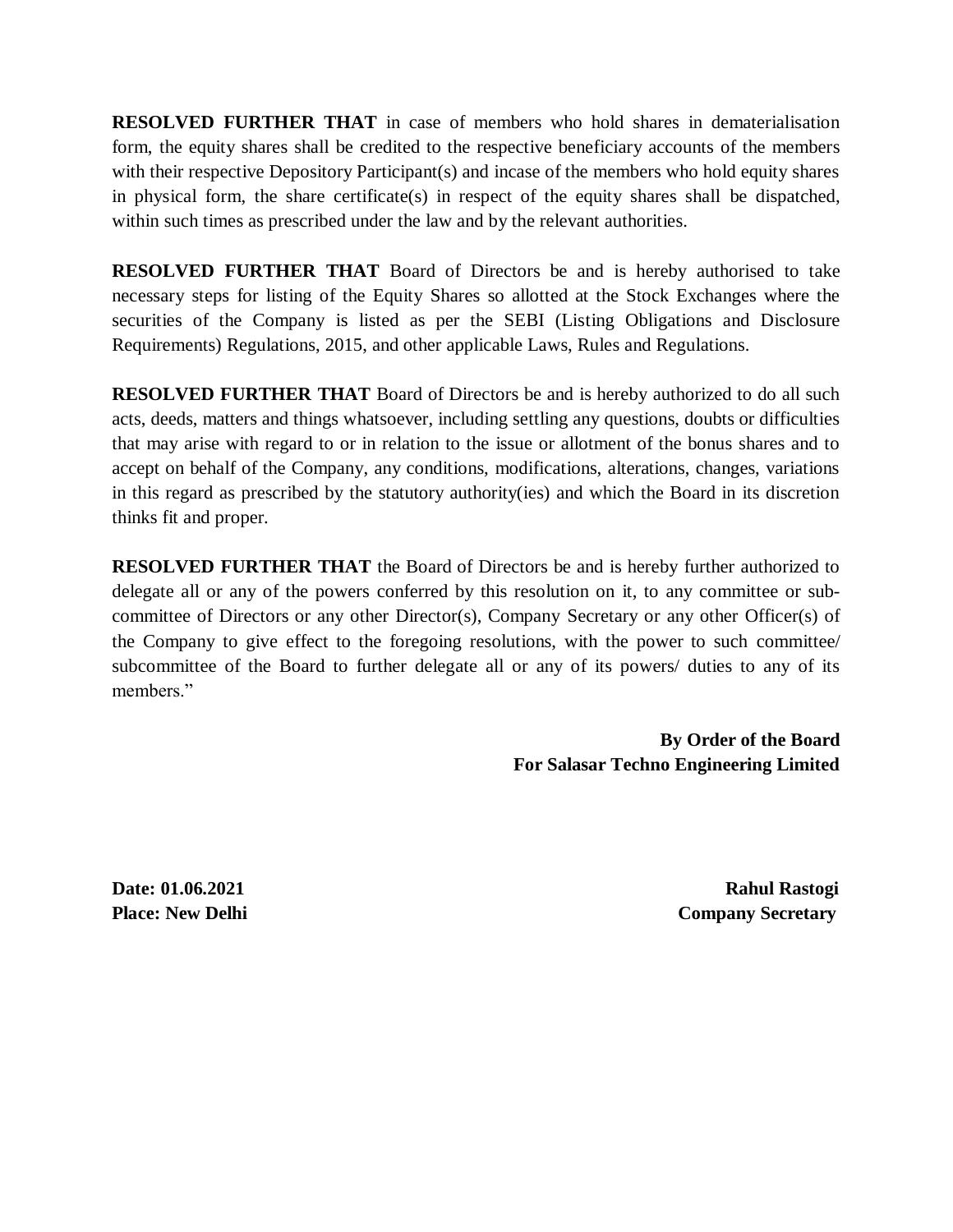### **NOTES:**

- 1. In the light of COVID-19 pandemic, Ministry of Corporate Affairs (MCA) vide General Circular Nos. 14/2020 dated 8<sup>th</sup> April, 2020, 17/2020 dated 13th April, 2020, 22/2020 dated 15th June, 2020, 33/2020 dated 28th Sept, 2020 and 39/2020 dated 31st Dec, 2020, wherein due to ongoing impact of COVID-19 pandemic, the timeline to send the notice including postal ballot notice(s) by e-mail to all its shareholders has been extended till 30th June, 2021 vide its aforesaid circular no. 39/2020. Hence, it has been permitted that the Company may send postal ballot notice by e-mail to all its shareholders who have registered their e-mail addresses with the Company or depository participant pursuant to Rule 22(15) of the Companies (Management & Administration) Rules, 2014, which provides that the Rule 20 regarding voting by electronic means shall apply as far as applicable, mutatis mutandis to this respect of passing of certain items only through postal ballot without convening a general meeting. However, the Company is duty bound to provide a process of registration of e-mail addresses of members and state so in its public notice
- 2. Hence, in compliance with the requirements of the MCA Circulars, hard copy of Postal Ballot Notice along with Postal Ballot Forms and pre-paid business reply envelope will not be sent to the shareholders for this Postal Ballot and the shareholders are required to communicate their assent or dissent through the remote e-voting system only.
- 3. The shareholders who have not yet registered their email address are requested to get their email addresses registered by following the procedure given below:

Pursuant to the aforesaid Circular issued by Ministry of Corporate Affairs, for remote evoting for this Postal Ballot, shareholders who have not registered their email address and in consequence the e-voting notice could not be serviced to them may temporarily get their email address registered with the Company's Registrar and Share Transfer Agent, Bigshare Services Private Limited. Shareholders may write the request to [compliance@salasartechno.com](mailto:compliance@salasartechno.com) and [mukesh@bigshareonline.com](mailto:mukesh@bigshareonline.com) for the same. Post successful registration of the email, the shareholder would get soft copy of the notice and the procedure for e-voting along with the User ID and Password to enable e-voting for this Postal Ballot

4. An explanatory statement pursuant to the provisions of Section 102 of the Companies Act, 2013 ("Act") setting out the material facts concerning the businesses to be transacted is annexed hereto. The relevant details, pursuant to SEBI (Listing Obligations and Disclosure Requirements) Regulations, 2015 and Secretarial Standard on General Meetings issued by the Institute of Company Secretaries of India.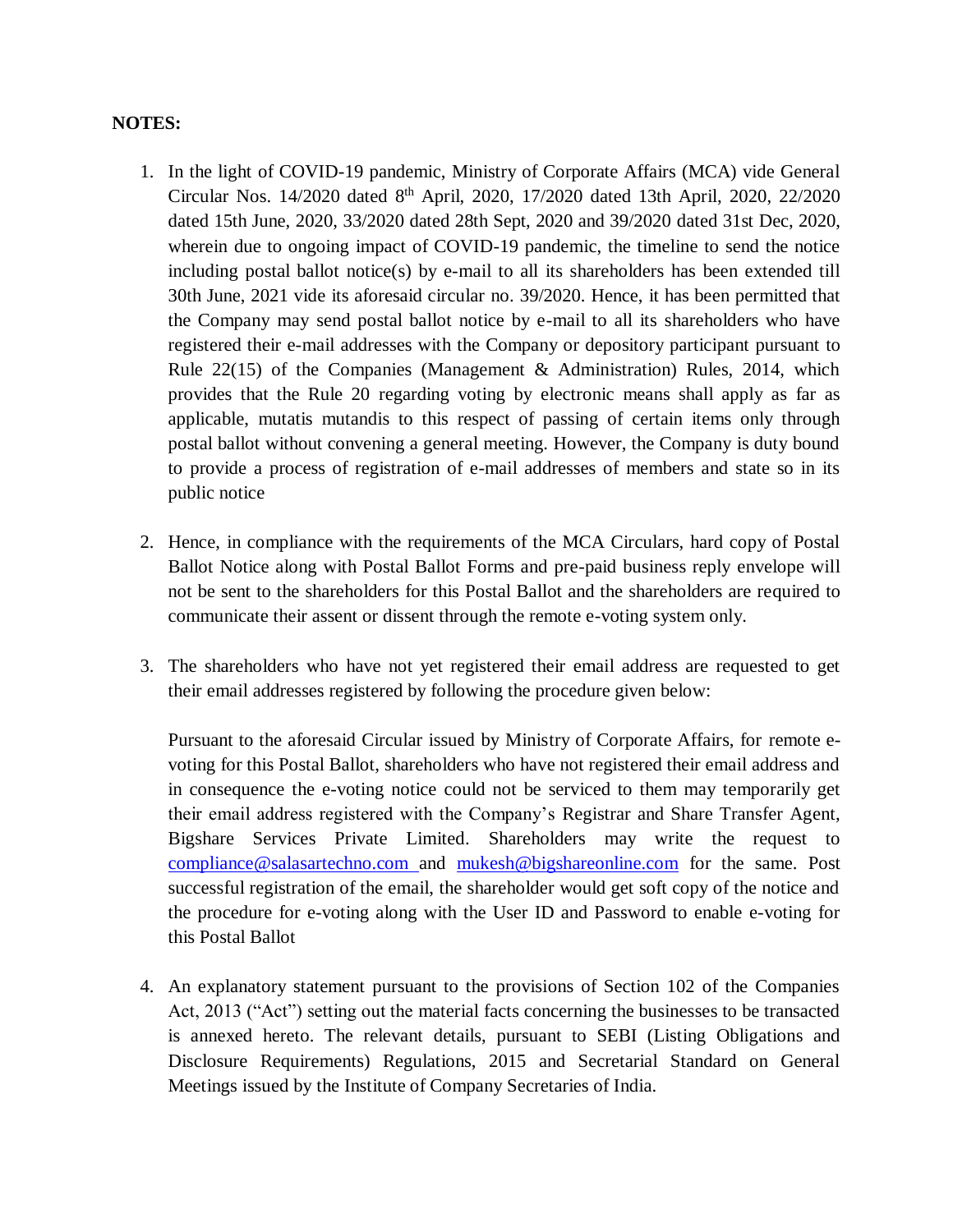- 5. The Postal Ballot Notice is being sent by email to all the Members, whose names appear on the Register of Members/List of Beneficial Owners as received from National Securities Depository Limited ('NSDL') and Central Depository Services (India) Limited ('CDSL') as on May 28, 2021 (the 'cut-off date') and who have registered their email addresses in respect of electronic holdings with the Depository through the concerned Depository Participants and in respect of physical holdings with the Company's Registrar and Share Transfer Agent, Bigshare Services Private Limited ("RTA").
- 6. The Postal Ballot Notice is being sent to all the Members, whose names appear in the Register of Members/ Beneficial Owners maintained by the Depositories as on cut-off date i.e. Friday, 28<sup>th</sup> May, 2021.
- 7. The Postal Ballot Notice and Postal Ballot Form would also be made available on the website of the Company at [www.salasartechno.com.](http://www.salasartechno.com/)
- 8. Members whose name appear on the Register of Members/ Beneficial Owners maintained by the Depositories as on cut-off date i.e. Friday,  $28<sup>th</sup>$  May,  $2021$  will only be considered for the purpose of voting.
- 9. After the lockdown is lifted by the Central/State governments, statutory/ regulatory and other administrative authority, relevant documents referred to in the accompanying Notice and the Statement pursuant to Section 102 of the Act, shall be available for inspection at the Registered Office and the copies thereof at the Corporate Office of the Company during normal business hours (between 11.00 A.M. to 1.00 P.M.) on all working days upto and including the date of declaration of the results of Postal Ballot. The relevant documents will also be made available on the website of the Company during the abovementioned period.
- 10. In compliance with the provisions of Sections 108 and 110 of the Act, read with the Companies (Management and Administration) Rules, 2014 and the Securities and Exchange Board of India (Listing Obligations and Disclosure Requirements) Regulations, 2015 (Listing Regulations), the Company is pleased to offer e-voting facility as an option to all the Members, to enable them to cast their votes electronically. The Company has appointed Bigshare services Private Limited for facilitating e-voting to enable the members to cast their votes electronically (hereinafter referred to as the "Remote evoting").
- 11. Please note the pursuant to the MCA Circular voting by members can only be through evoting.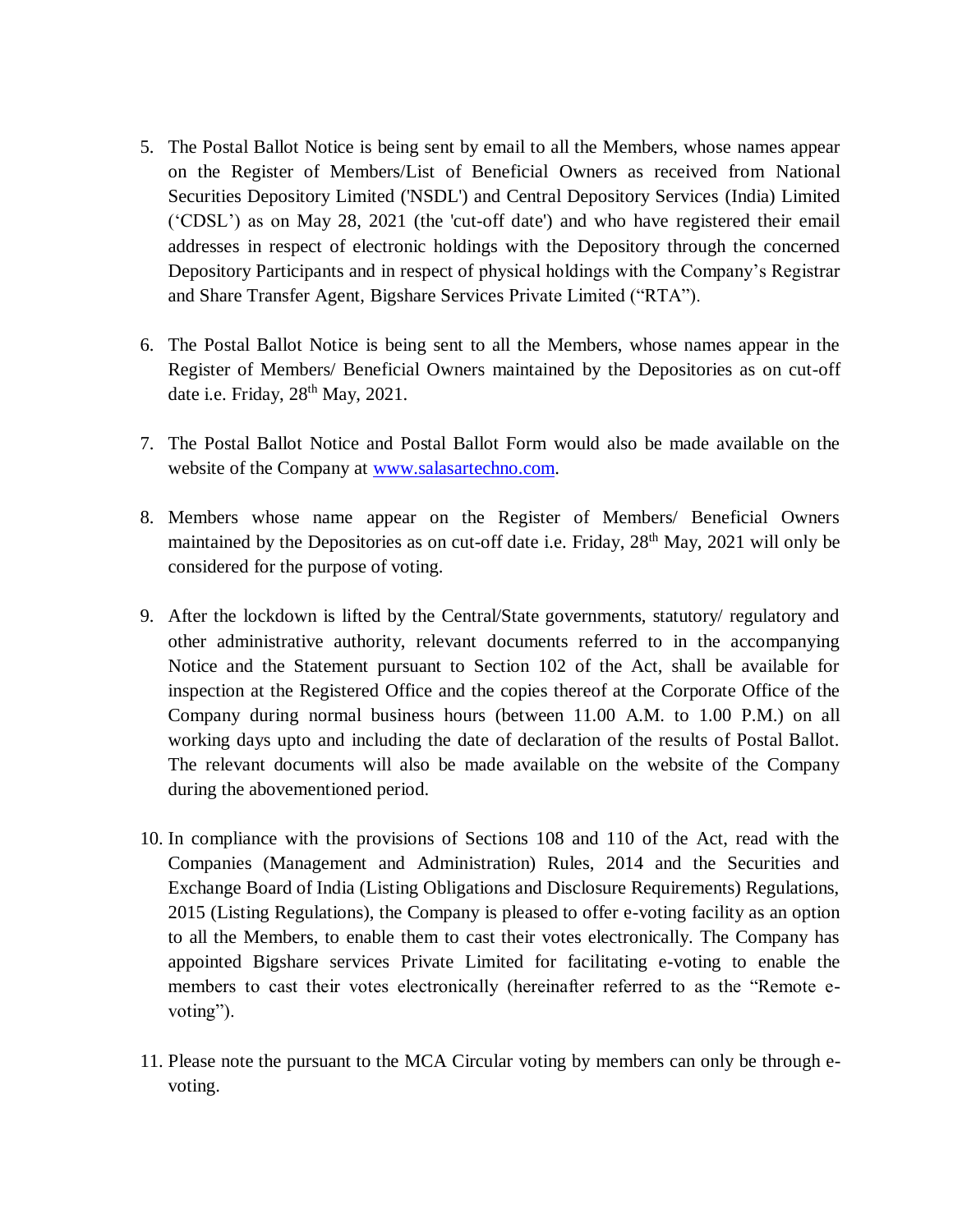- 12. Voting rights shall be reckoned on the paid-up value of shares registered in the name of the Members as on cut-off date i.e. Friday,  $28<sup>th</sup>$  May,  $2021$ .
- 13. There will be one e-vote for every Folio/Client ID irrespective of the number of joint holders.
- 14. The e-voting period commences at 9:30 a.m. (IST) on Friday, 04<sup>th</sup> June, 2021 and ends at 5:00 p.m. (IST) on Saturday,  $03<sup>rd</sup>$  July, 2021. The e-voting module shall be disabled beyond said time and date.
- 15. In accordance with provisions of the Secretarial Standard on General Meetings ("SS-2") issued by the Institute of Company Secretaries of India, if approved with requisite majority, the Resolution shall be deemed to have been passed on the last date specified by the Company for receipt of duly completed Postal Ballot e-voting i.e. Saturday, 03<sup>rd</sup> July, 2021.
- 16. The Scrutinizer will submit his report to the Chairman & Managing Director of the Company or any other person authorized by him, after taking into consideration votes cast through e-voting. Based on Scrutinizer's Report the result of the voting will be announced on Sunday, 04<sup>th</sup> July, 2021 at the Registered Office of the Company and will be communicated to the stock exchanges. The result along with Scrutinizer's Report will be placed on the website of the Company at www.salasartechno.com and on the website of CDSL at www.evotingindia.com. The said results shall also be displayed on the Notice Board of the Company for the period of five days from the date of intimation of said results to Stock Exchanges.
- 17. The Scrutinizer's decision on the validity of e-voting will be final.
- 18. In the event of any grievance relating to e-voting, the Company has designed an exclusive e-mail ID viz. [compliance@salasartechno.com](mailto:compliance@salasartechno.com) to enable the investors to register their Complaints, if any.

### **The instructions for shareholders voting electronically are as under**:

(i) The voting period begins on Friday,  $04<sup>th</sup>$  June, 2021 at 09:30 a.m. (IST) and ends at 5:00 p.m. (IST) on Saturday, 03rd July, 2021. During this period shareholders' of the Company, holding shares either in physical form or in dematerialized form, as on the cut-off date i.e.  $28<sup>th</sup>$  May,  $2021$  may cast their vote electronically. The e-voting module shall be disabled by CDSL for voting thereafter.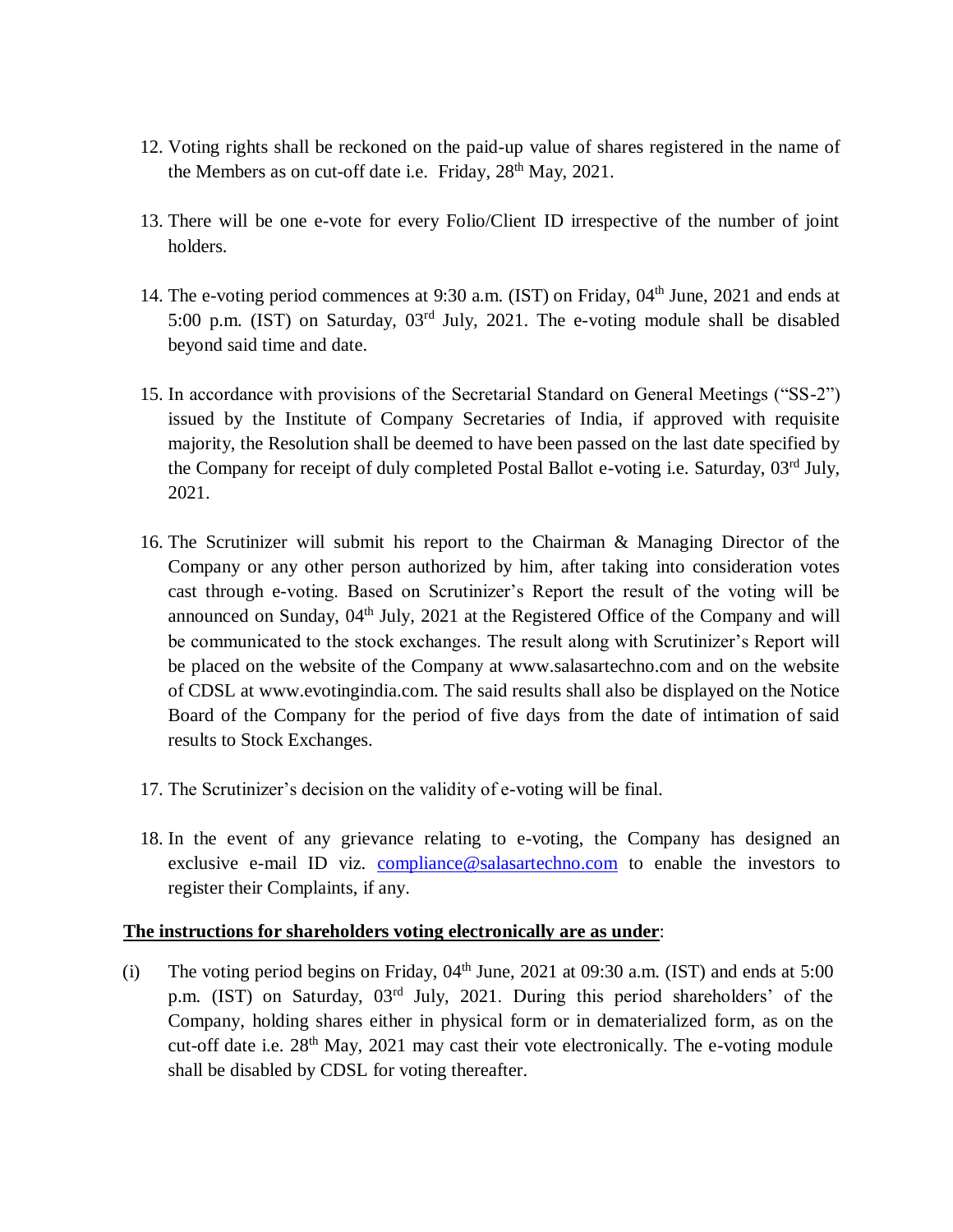- (ii) The shareholders should log on to the e-voting website [www.evotingindia.com.](http://www.evotingindia.com/)
- (iii) Click on Shareholders / Members
- (iv) Now Enter your User ID
	- a. For CDSL: 16 digits beneficiary ID,
	- b. For NSDL: 8 Character DP ID followed by 8 Digits Client ID,
	- c. Members holding shares in Physical Form should enter Folio Number registered with the Company.

OR

Alternatively, if you are registered for CDSL's **EASI/EASIEST** e-services, you can login at [https://www.cdslindia.com](https://www.cdslindia.com/) from **[Login](file:///C:/Users/nitink/Desktop/Login - Myeasi)** - **My**e**asi** using your login credentials. Once you successfully log-in to CDSL's **EASI/EASIEST** e-services, click on **e-Voting** option and proceed directly to cast your vote electronically.

- (v) Next enter the Image Verification as displayed and Click on Login.
- (vi) If you are holding shares in demat form and had logged on to [www.evotingindia.com](http://www.evotingindia.com/) and voted on an earlier voting of any company, then your existing password is to be used.
- (vii) If you are a first time user follow the steps given below:

|                | For Members holding shares in Demat Form and Physical Form               |
|----------------|--------------------------------------------------------------------------|
| <b>PAN</b>     | Enter your 10 digit alpha-numeric PAN issued by Income Tax               |
|                | Department (Applicable for both demat shareholders as well as physical   |
|                | shareholders)                                                            |
|                |                                                                          |
|                | Shareholders who have not updated their PAN with the                     |
|                | Company/Depository Participant are requested to use the sequence         |
|                | number sent by Company/RTA or contact Company/RTA.                       |
| Dividend       | Enter the Dividend Bank Details or Date of Birth (in dd/mm/yyyy          |
| Bank           | format) as recorded in your demat account or in the company records in   |
| Details        | order to login.                                                          |
| <b>OR</b> Date | If both the details are not recorded with the depository or<br>$\bullet$ |
| of Birth       | company please enter the member id $/$ folio number in the               |
| (DOB)          | Dividend Bank details field as mentioned in instruction (iv).            |

(viii) After entering these details appropriately, click on "SUBMIT" tab.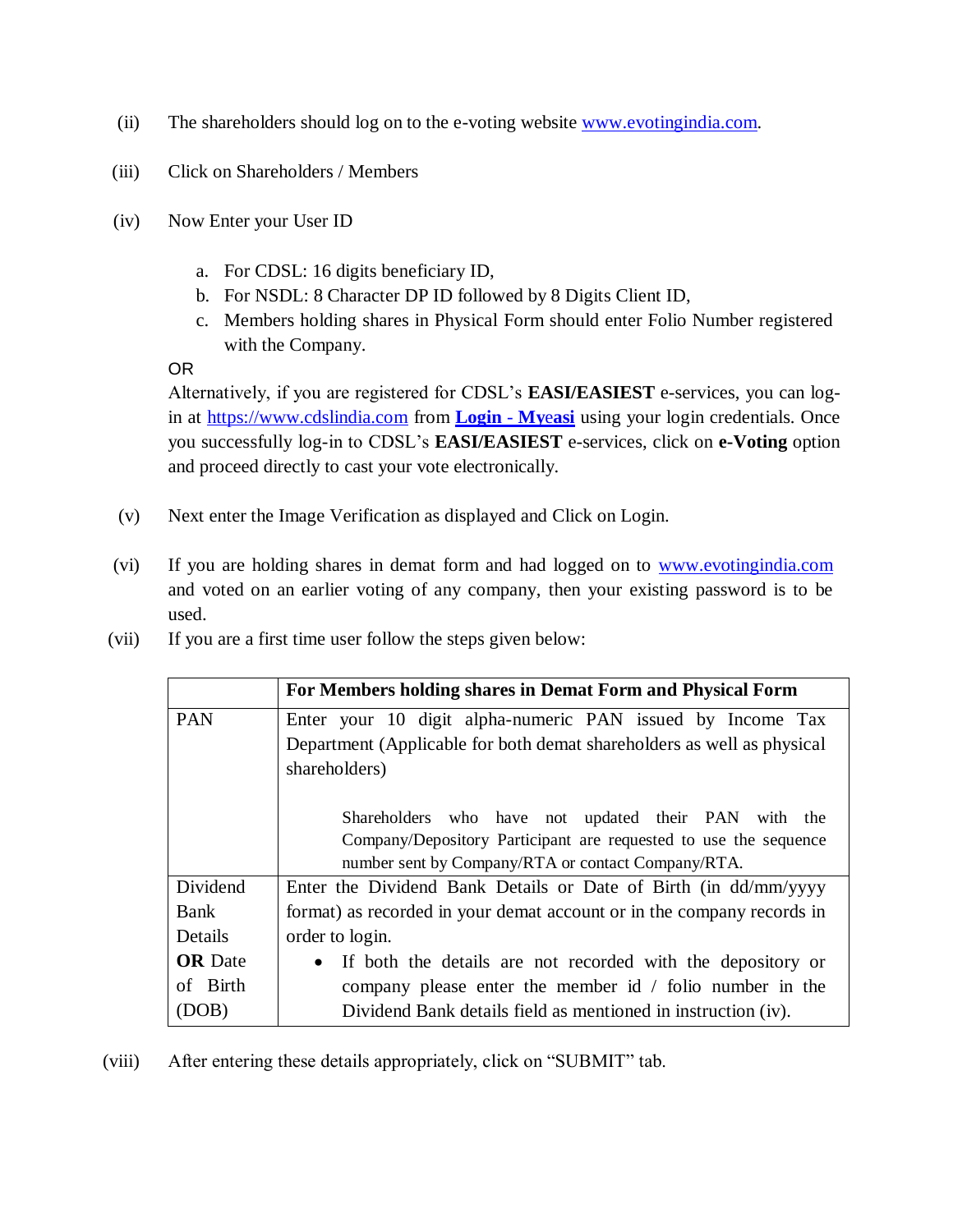- (ix) Members holding shares in physical form will then directly reach the Company selection screen. However, members holding shares in demat form will now reach 'Password Creation' menu wherein they are required to mandatorily enter their login password in the new password field. Kindly note that this password is to be also used by the demat holders for voting for resolutions of any other company on which they are eligible to vote, provided that company opts for e-voting through CDSL platform. It is strongly recommended not to share your password with any other person and take utmost care to keep your password confidential.
- (x) For Members holding shares in physical form, the details can be used only for e-voting on the resolutions contained in this Notice.
- (xi) Click on the EVSN for the relevant Salasar Techno Engineering Limited on which you choose to vote.
- (xii) On the voting page, you will see "RESOLUTION DESCRIPTION" and against the same the option "YES/NO" for voting. Select the option YES or NO as desired. The option YES implies that you assent to the Resolution and option NO implies that you dissent to the Resolution.
- (xiii) Click on the "RESOLUTIONS FILE LINK" if you wish to view the entire Resolution details.
- (xiv) After selecting the resolution you have decided to vote on, click on "SUBMIT". A confirmation box will be displayed. If you wish to confirm your vote, click on "OK", else to change your vote, click on "CANCEL" and accordingly modify your vote.
- (xv) Once you "CONFIRM" your vote on the resolution, you will not be allowed to modify your vote.
- (xvi) You can also take a print of the votes cast by clicking on "Click here to print" option on the Voting page.
- (xvii) If a demat account holder has forgotten the changed login password then Enter the User ID and the image verification code and click on Forgot Password & enter the details as prompted by the system.
- (xviii) Shareholders can also cast their vote using CDSL's mobile app m-Voting available for android based mobiles. The m-Voting app can be downloaded from Google Play Store.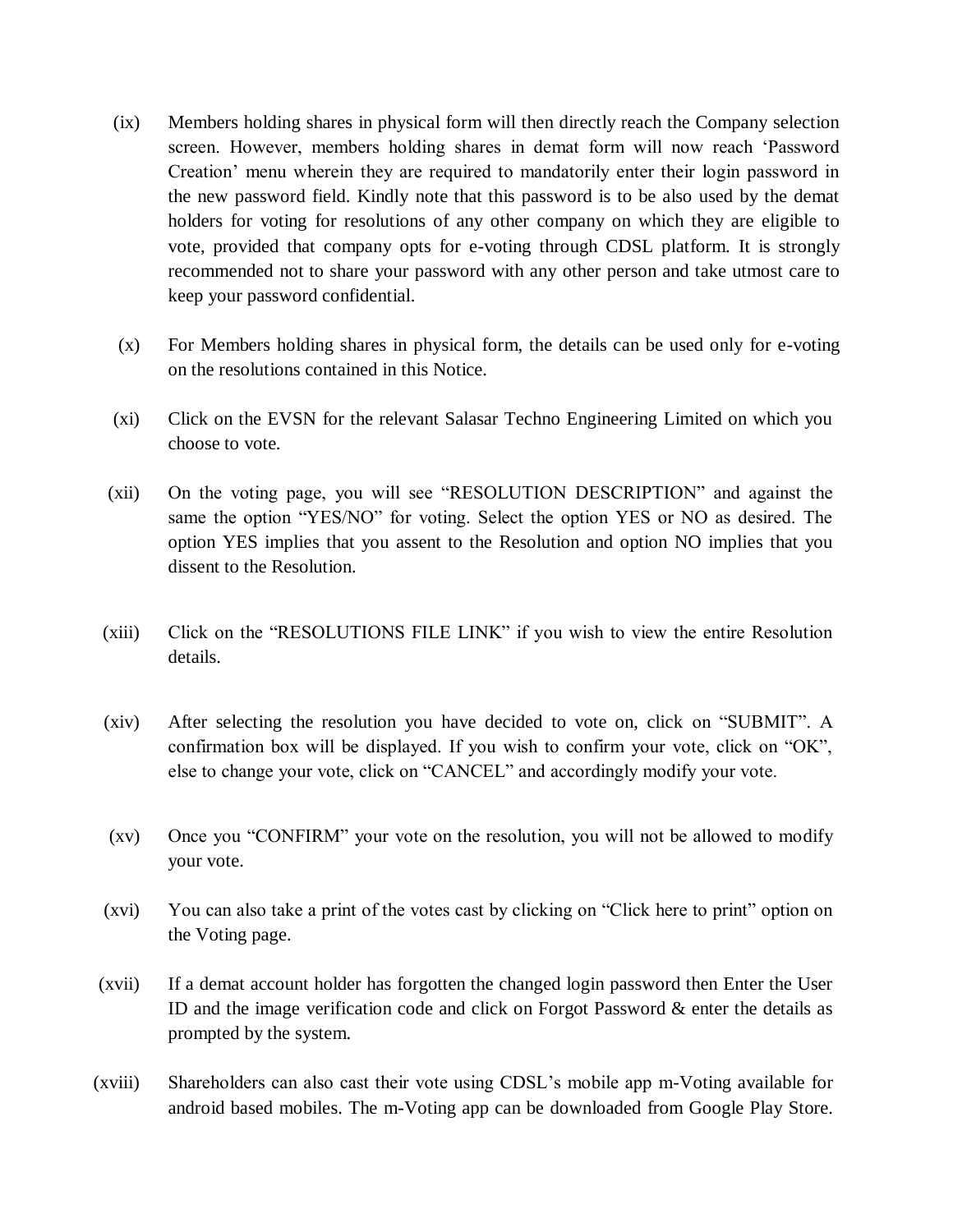Apple and Windows phone users can download the app from the App Store and the Windows Phone Store respectively. Please follow the instructions as prompted by the mobile app while voting on your mobile.

- (xix) Note for Non Individual Shareholders and Custodians
	- Non-Individual shareholders (i.e. other than Individuals, HUF, NRI etc.) and Custodian are required to log on to [www.evotingindia.com](http://www.evotingindia.com/) and register themselves as Corporate.
	- A scanned copy of the Registration Form bearing the stamp and sign of the entity should be emailed to [helpdesk.evoting@cdslindia.com.](mailto:helpdesk.evoting@cdslindia.com)
	- After receiving the login details a Compliance User should be created using the admin login and password. The Compliance User would be able to link the account(s) for which they wish to vote on.
	- The list of accounts linked in the login should be mailed to helpdesk.evoting@cdslindia.com and on approval of the accounts they would be able to cast their vote.
	- A scanned copy of the Board Resolution and Power of Attorney (POA) which they have issued in favour of the Custodian, if any, should be uploaded in PDF format in the system for the scrutinizer to verify the same.
	- If you have any queries or issues regarding attending AGM & e-Voting from the e-Voting System, you may refer the Frequently Asked Questions ("FAQs") and e-voting manual available at [www.evotingindia.com,](http://www.evotingindia.com/) under help section or write an email to [helpdesk.evoting@cdslindia.com](mailto:helpdesk.evoting@cdslindia.com) or contact Mr. Nitin Kunder (022- 23058738) or Mr. Rakesh Dalvi (022-23058542).
	- All grievances connected with the facility for voting by electronic means may be addressed to Mr. Rakesh Dalvi, Manager, (CDSL, ) Central Depository Services (India) Limited, A Wing, 25th Floor, Marathon Futurex, Mafatlal Mill Compounds, N M Joshi Marg, Lower Parel (East), Mumbai - 400013 or send an email to [helpdesk.evoting@cdslindia.com](mailto:helpdesk.evoting@cdslindia.com) or call on 022- 23058542/43.

By Order of the Board For Salasar Techno Engineering Limited

Date: 01.06.2021 Rahul Rastogi Place: New Delhi Company Secretary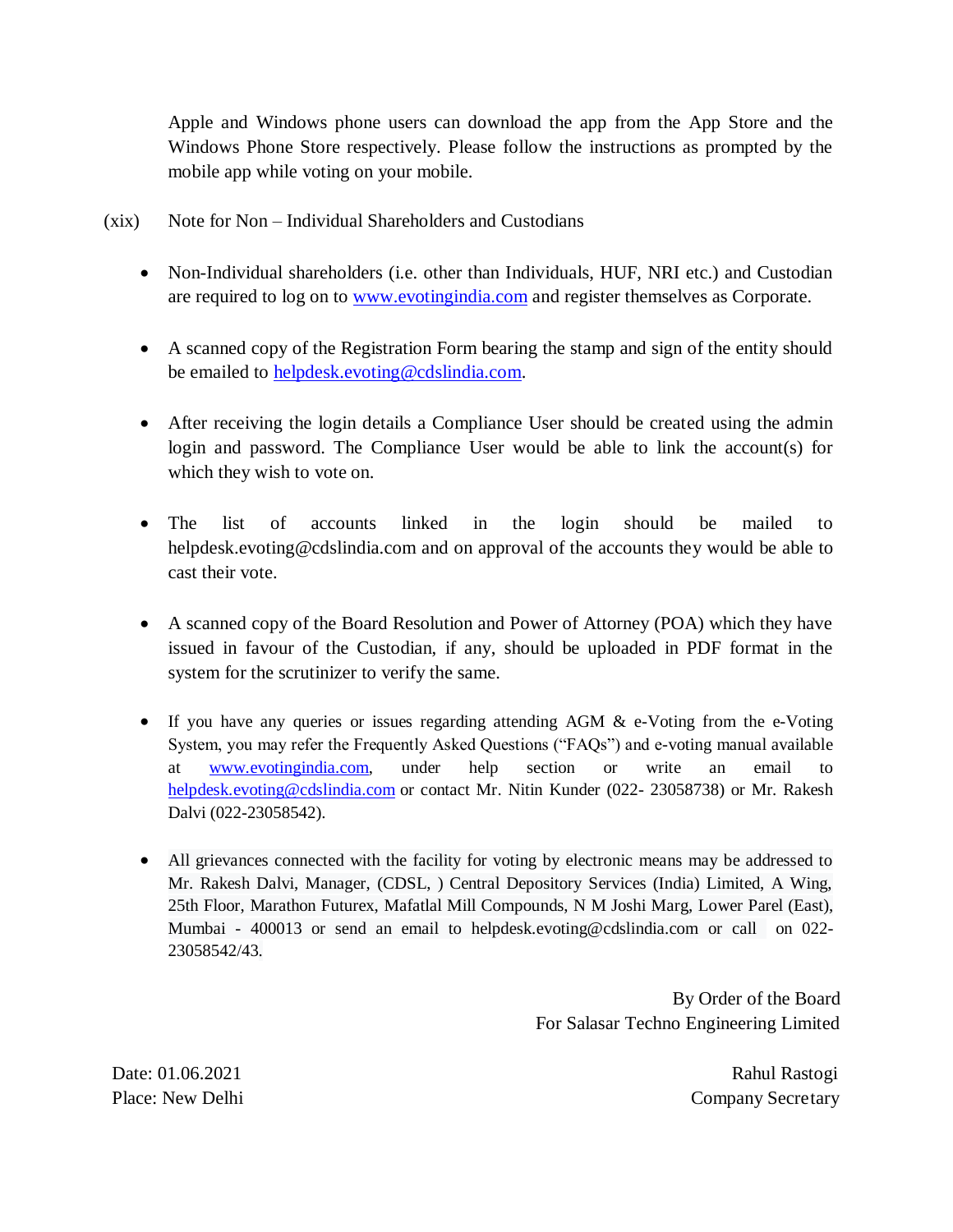## **EXPLANATORY STATEMENT (Pursuant to section 102 of the Companies Act, 2013)**

**As required under Section 102 of the Companies Act, 2013 (Act), the following explanatory statements set out all material facts relating to the businesses mentioned under Item nos. 1 to 2 of the accompanying Notice:**

## **Item No. 1: To increase the Authorised Share Capital of the Company and amend the Capital clause in the Memorandum of Association**

At present the Authorised Share Capital of the Company is Rs. 20,50,00,000/- (Rupees Twenty crores Fifty Lakhs only) divided into 2,05,00,000 (Two Crores Five Lakhs only) equity shares of Rs. 10/- each out which paid up share capital of the Company is Rs. 14,28,52,640/- (Rupees Fourteen Crore Twenty Eight Lac Fifty Two Thousand Six Hundred Forty only) divided into 1,42,85,264 (One Crore Forty Two Lakhs Eighty Five Thousand Two Hundred Sixty Four) equity shares of Rs. 10/- each.

The Board of Directors of the Company in its meeting held on Tuesday, June 01, 2021 have recommended the issuance of bonus shares in the ratio of 1:1 [i.e. 1 (One) fully paid up equity shares for every 1 (One) equity shares held] if the resolution for issuance of bonus shares as recommended by the Board; shall be approved by the members of the Company then additional 1,42,85,264 paid up equity shares shall be allotted to the members post completion of process of bonus issue. So, the total paid up share capital post bonus issue shall be Rs. 28,57,05,280/- which shall exceed the present Authorised Share Capital of the Company. So, in view of the proposed issuance of bonus shares, the present Authorised Share Capital of the Company need to be increased from from Rs. 20,50,00,000/- (Rupees Twenty Crores Fifty Lakhs only) divided into 2,05,00,000 (Two Crores Five Lakhs only) equity shares of Rs. 10/- each to Rs. 31,50,00,000/- (Rupees Thirty-One Crores Fifty Lakhs only) divided into 3,15,00,000 (Three Crores Fifteen Lakhs) equity shares of Rs. 10/- each by creation of additional 1,10,00,000 (One Crore Ten Lakhs) equity shares of Rs. 10/- each. Further, in view of increasing the Authorised Share Capital it is also necessary to amend Clause V of the Memorandum of Association to increase the Authorised Share Capital from Rs. 20.05 Crore to Rs. 31.50 Crore.

As per the provisions of Sections 13 & 61 of the Companies Act, 2013, approval of the shareholders is required to be accorded for alteration in the Memorandum of Association and for increasing the Authorised Share Capital of the Company by way of passing a Special Resolution.